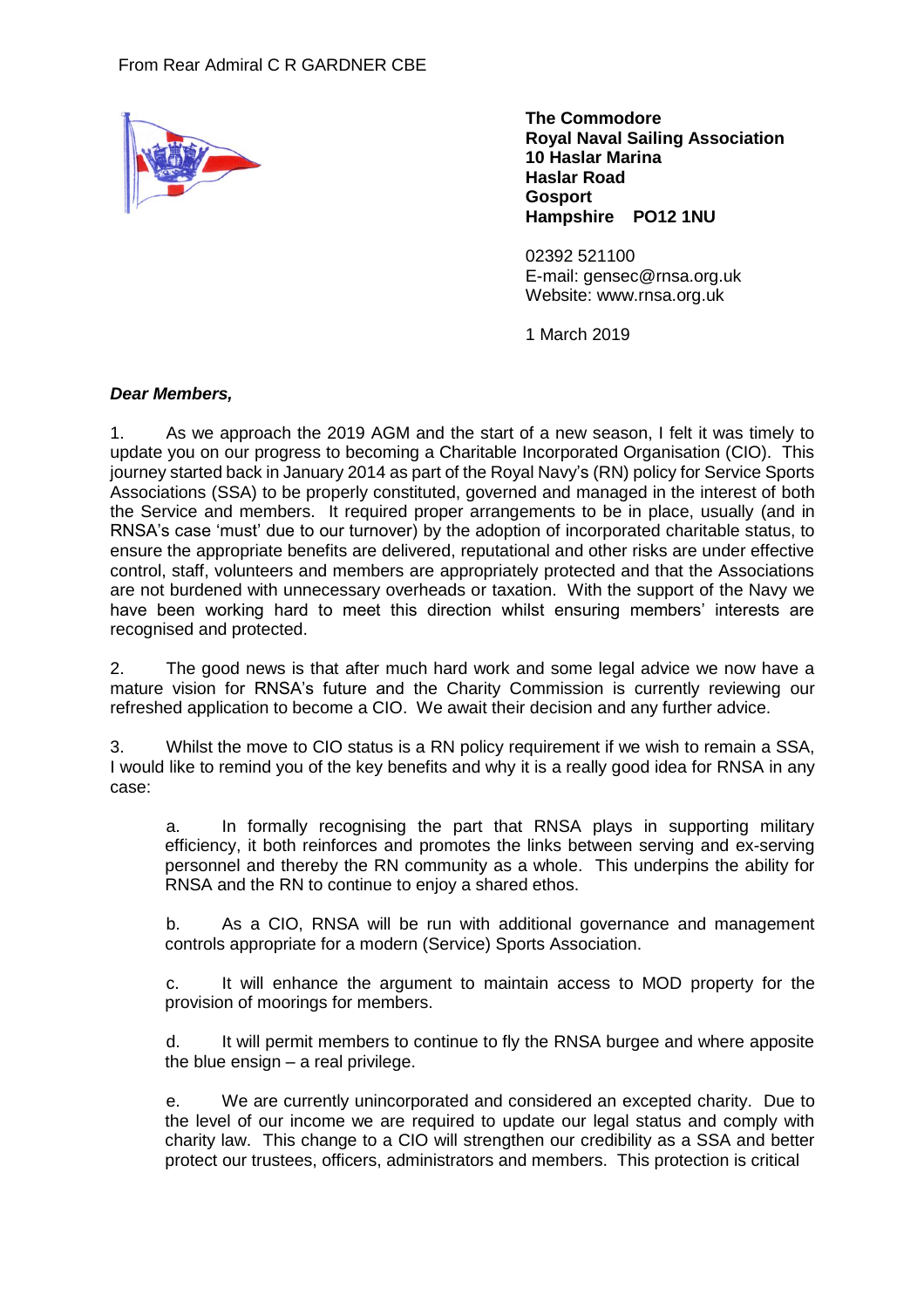and will ensure that those volunteering to run activities as well as the Association as a whole are not financially exposed.

f. As a CIO we will be financially, organisationally and legally in a better position to support serving and ex-serving personnel, as well as dependents in their participation in waterborne activities.

g. Allows RNSA to be more ambitious in its future role and its offer to members and more strategically the RN.

h. CIO status will improve the ability for RNSA to fulfil its objectives and charitable objects by being more tax efficient as well as making it easier for the MOD, potential donors and legators to support us.

4. So, what will change? The transformation process will be managed in a phased approach and subject to the Charity Commission's final endorsement, the key elements will be:

a. The establishment of a Board of Trustees who will be responsible for oversight of the strategic direction of RNSA (CIO), financial management and ensuring that activity meets the charitable objects. Largely as today, under delegated powers from the Trustees, operational matters will be directed and managed by the Chief Executive Officer (CEO) / General Secretary, Flag Officers, Branch Captains and other appointed volunteers. RNSA's Chairman will maintain his formal SSA responsibilities to the Second Sea Lord, Naval Service Sports Board and UK Armed Forces Sports Board and provide subject matter expertise to the Trustees. He may delegate responsibility but not accountability in a similar manner to that described for the Trustees. The CIO and SSA lines of authority are complementary and integrated within the single RNSA entity. To underline coherent strategy development and clarity of governance, the Chairman of the SSA will also be the Chair of the Trustees. Our inaugural trustees will be Sir Simon Lister KCB OBE, Rear Admiral Peter Davies CB CBE, Commodore Robert Bellfield, Cdr Gavin Marshall RN, Commander Wayne Shirley RN and Commander Cedric Loughran RD MNM VR. To be clear, the vast majority of RNSA members will not notice any difference in the way RNSA operates on a day-to-day basis.

b. Branches will be able to operate much as they do currently. To enable this, and drawing on legal advice, they will very much be part of RNSA but sit outside the core CIO. We will establish an internal Memorandum of Understanding between the Branches and the RNSA (CIO) under the RNSA umbrella to clarify what this means and to ensure they run in line with RNSA policy whilst not being subject to charitable law. This should allow sufficient flexibility to minimise change and yet enable the 'all of one company' approach that is our strength. As an aside, this is a similar model to that of the Royal British Legion and Age UK. RNSA (CIO) will only be able to support Branches financially for their charitable outputs but money raised by the Branches can be used more flexibly. Much of what Branches do is of course charitable and we will just need to be fully transparent on the financial governance. Most importantly we will still all join and remain part of a single Association, RNSA.

c. Portsmouth Moorings (PNMF) will be part of the CIO with the funds accounted for separately as is currently the case. This will ensure the necessary agility to provide the expected service to berth holders. At an appropriate stage the PNMF trustees will stand down and the RNSA trustees assume oversight. Please note that 2 of the 3 current PNMF trustees will become RNSA (CIO) trustees. The position of other Branches' moorings, which are reliant on RNSA's formal relationship with MOD and/or Crown Estates, will need to be considered as part of the staged CIO implementation plan. The aim will be to allow the Branches to administer so far as possible whilst optimising the provision of moorings to members within the new model.